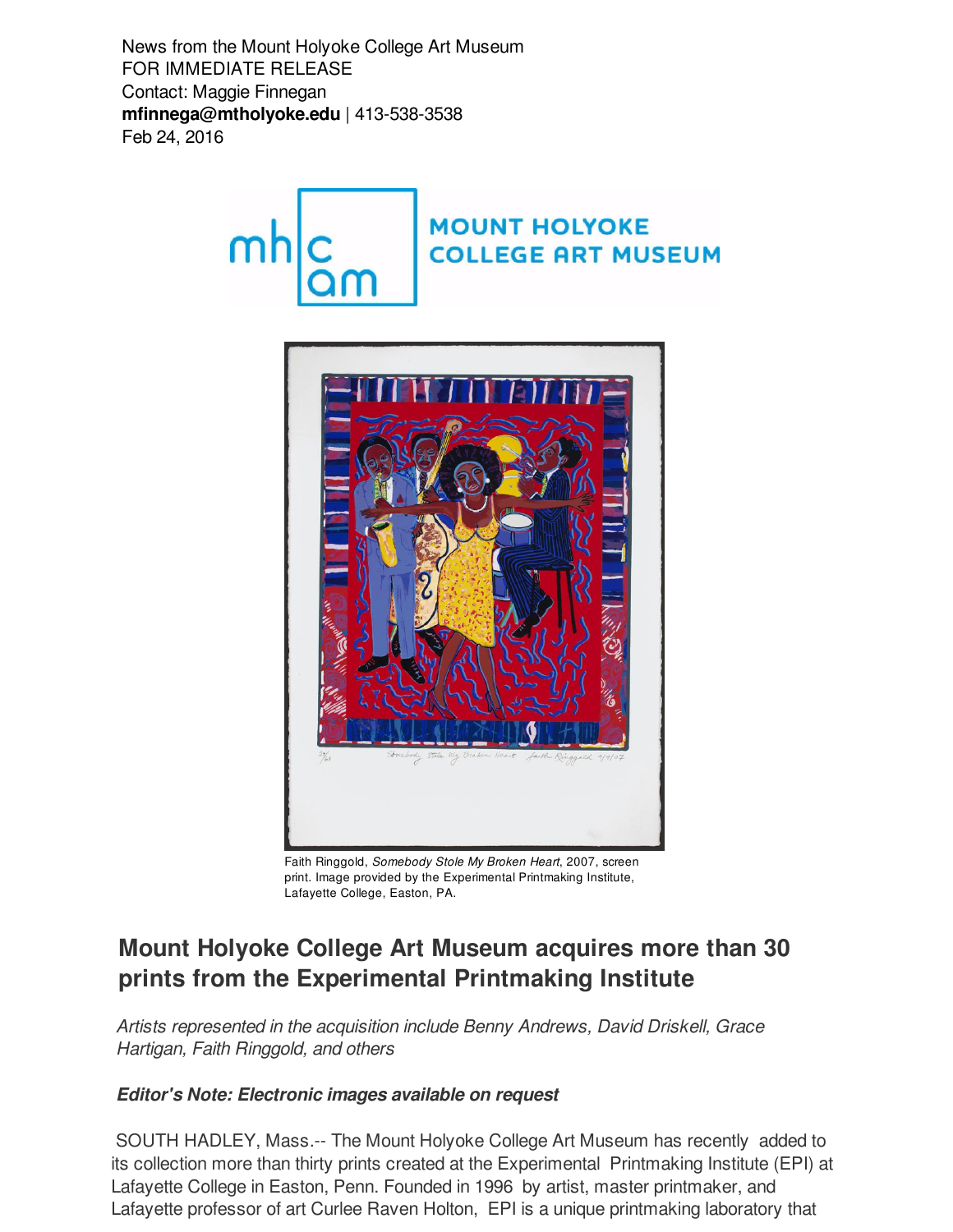enables students to work hand in hand with diverse, professional artists. Using the printmaking process and the workshop environment, the program has offered one of the most artistically challenging forms of a liberal arts education during its 20 years in operation. EPI has produced over 150 editions by more than 100 different participants, including some of this country's most acclaimed artists, such as Faith Ringgold, Richard Anuszkiewicz, David Driskell, Grace Hartigan, and Sam Gilliam.

Including 23 discrete prints and four print portfolios, the works acquired this month through a partial gift-partial purchase from the Experimental Printmaking Institute add significantly to the collection of associated prints previously donated to Mount Holyoke by Janet Hickey Tague (Class of 1966) and her husband, Harold Tague, long-time supporters of EPI. EPI prints at MHCAM now number nearly 50, with works by African-American artists particularly well represented in the collection.

"This group of remarkable prints not only provides a picture into the innovative practices of the Experimental Printmaking Institute, but also augments our holdings in contemporary master prints, and in works by African-American artists," noted Assistant Curator Hannah W. Blunt. "The acquisition of artworks by diverse artists is a considerable focus of our collecting goals, and we already have plans to incorporate these prints into upcoming exhibitions and installations."

Highlights from the acquisition include a pair of lithographs by Abstract Expressionist Grace Hartigan; five highly experimental, painterly prints by David Driskell; Curlee Raven Holton's enchanting artist's book and accompanying portfolio of etchings, *Othello Re-imagined in Sepia*; and ten prints and two portfolios by Faith Ringgold, including her brightly colored and evocative illustrations to Martin Luther King, Jr.'s Letter from Birmingham City Jail. "The richness of imagery and thematic resonances represented in the EPI prints will be relevant for classes from a variety of disciplines--not only art and literature courses but also politics, gender studies, history, psychology, and others. They will significantly enhance our Teaching with Art program," added Ellen Alvord, Interim Director and Weatherbie Curator of Education and Academic Programs.

"The medium of printmaking, perhaps the most democratic form of artistic practices provides unique opportunities for creative collaboration and a doorway for artists of color to participate more fully in the art making process," said Holton. "I am honored that an institution of the Mount Holyoke College Art Museum's stature, and with a national reputation as a teaching museum, has added the work of these artists to their permanent collection."